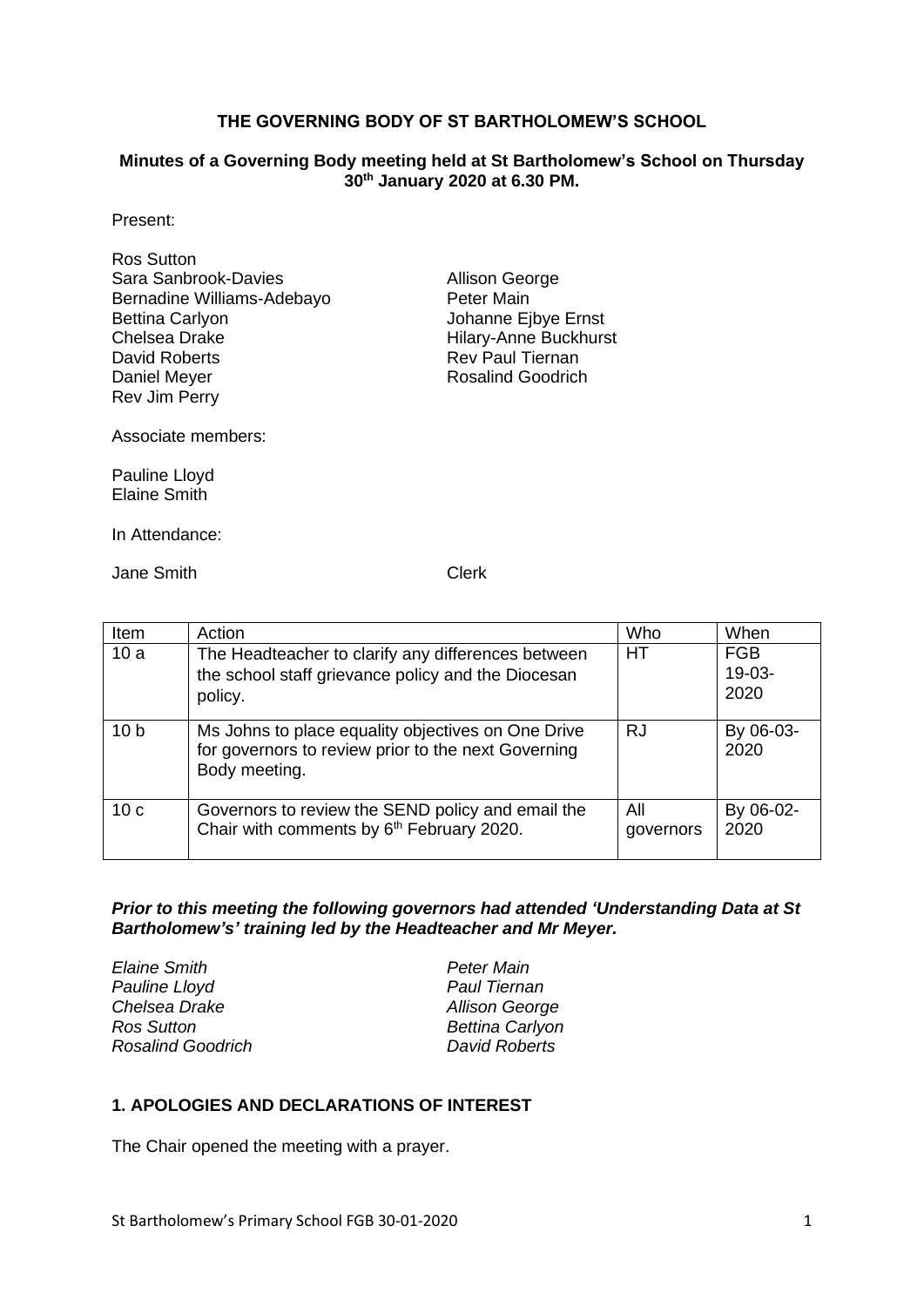Apologies were received and accepted from Steven Larwood, Cathryn Johnston, Rebecca Johns and Louise Ward.

### **1.1 Declarations of Interest:**

There were no declarations of interest in items on the agenda.

## **2. MEMBERSHIP OF THE GOVERNING BODY**

### **a) To note any changes to the Governing Body.**

There are no changes to the Governing Body.

The Chair said that she is no longer available to chair the Faith Committee and asked any governors who are interested in taking over this role to contact her.

### **b) DBS check update**

Governors noted that all DBS checks are up to date.

### **3. MINUTES OF THE LAST MEETING AND MATTERS ARISING**

a) To approve the non-confidential minutes of the last Governing Body meeting held on the 5<sup>th</sup> December 2019.

It was **RESOLVED** that the minutes be approved and signed by the Chair as a true record.

b) Matters arising from the Governing Body meeting held on the 5<sup>th</sup> December 2019, not included elsewhere on the agenda.

*Item 3:* At the Governing Body meeting of 5<sup>th</sup> December 2019, Ms Johnston confirmed that the school's Intimate Care policy is in line with the Lewisham model in relation to one to one care.

Governors' questions: There is a concern that if there is a complaint, there should be two people involved in intimate care as witnesses. Is intimate care logged?

Response: Intimate care is logged. It is not always possible for two staff members to be present. It is school policy and practise, written into guidelines, to ensure that there is another appropriate adult aware of the task and within earshot. If a member of staff is uncomfortable with a situation or does not want to perform a task, they would call someone else. The Chair said that the school's policy is in line with DfE and Lewisham's policy and staff are content with it.

*Item 12:* Ms George has written an article for the Governors' newsletter to parents on Pupil Premium Grant (PPG).

*Item 14:* Governors were asked to send any comments on the Sex and Relationships policy to the Headteacher.

Governor question: Does the policy include coping with family break-ups? Response: The policy looks at times of difficulty and mutual respect and support through these times.

## **4. TO AGREE THE ORDER OF BUSINESS OF THE MEETING**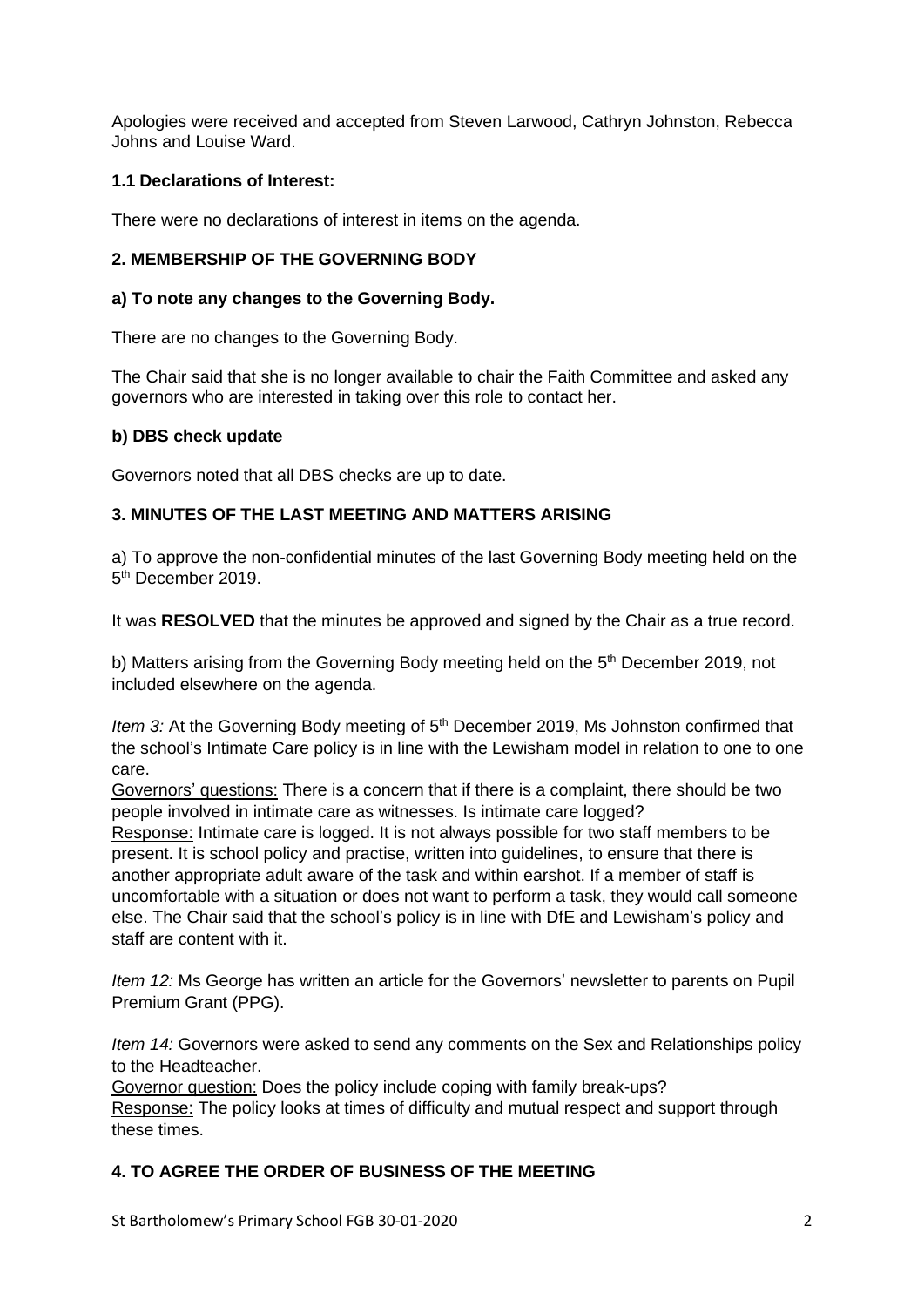There was no additional business for the meeting.

## **5. REPORTS FROM COMMITTEES**

### **a) Report from the CLC Committee**

The Minutes of the CLC held on 21<sup>st</sup> January 2020 had previously been circulated.

Ms Smith said it had been a well-attended meeting. Leanne Moore attended the meeting and presented to governors. Topics covered included:

- PHSE and the Sex and Relationships policy.
- First Aid
- Character education the next CLC meeting will address this in discussion groups
- Safeguarding
- Governor Visits: Dates for the three curriculum visits have been arranged *Tuesday 28th January at 9.00am – Science Friday 28th February at 1.15-2.15pm – PHSE/RE and Enrichment Wednesday 20th May at 9.00am – Greater Depth*
- Governors are asked to attend Parents' Evening on 1<sup>st</sup> and 2<sup>nd</sup> April 2020.
- PPG will be discussed at the next CLC meeting

### **b) Report from the Resources Committee**

The Minutes of the Resources Committee held on 23<sup>rd</sup> January 2020 had previously been circulated.

Mr Main presented his report and highlighted the following:

- The Resources Committee Terms of Reference were approved.
- Schools Financial Values Standard (SFVS). This had been completed by Mr Main and reviewed and agreed by the Headteacher and School Business Manager. The draft had been circulated to governors prior to this meeting. Governors **APPROVED** the SFVS.
- The SFVS this year includes a dashboard to show how a school's data compares to thresholds on a range of statistics identified by the Department for Education (DfE) as indicators of good resource management and outcomes. The Headteacher and SBM will conduct a benchmark of the Senior Leadership Team. Governor question: How did the school compare to others in the benchmark? Response: The school compared well. Premises costs were higher than others, but office costs are lower.
- Preparation of 2020/21 2022/23 Forward Budgets. The budget will require updating once the recommended increase of 1.84% per capita MFG has been ratified by the DfE and confirmation has been received that the pay and pensions grant will continue into the next financial year.
- As St Bart's is likely to be able to set non-deficit budgets for at least the next two years, Schools Forum had also given consent for budget setting to be delegated to the Resources Committees with ratification by the Governing Body taking place post submission of the budget to the LA.

Governors recorded their thanks to the Headteacher, the SBM and the staff for the prudent management of the budget and income generation so that there had been no detriment to the curriculum.

• Catering: Lewisham had decided not to re-tender the catering contract when the Chartwells contract expires in April 2020, requiring schools to take on direct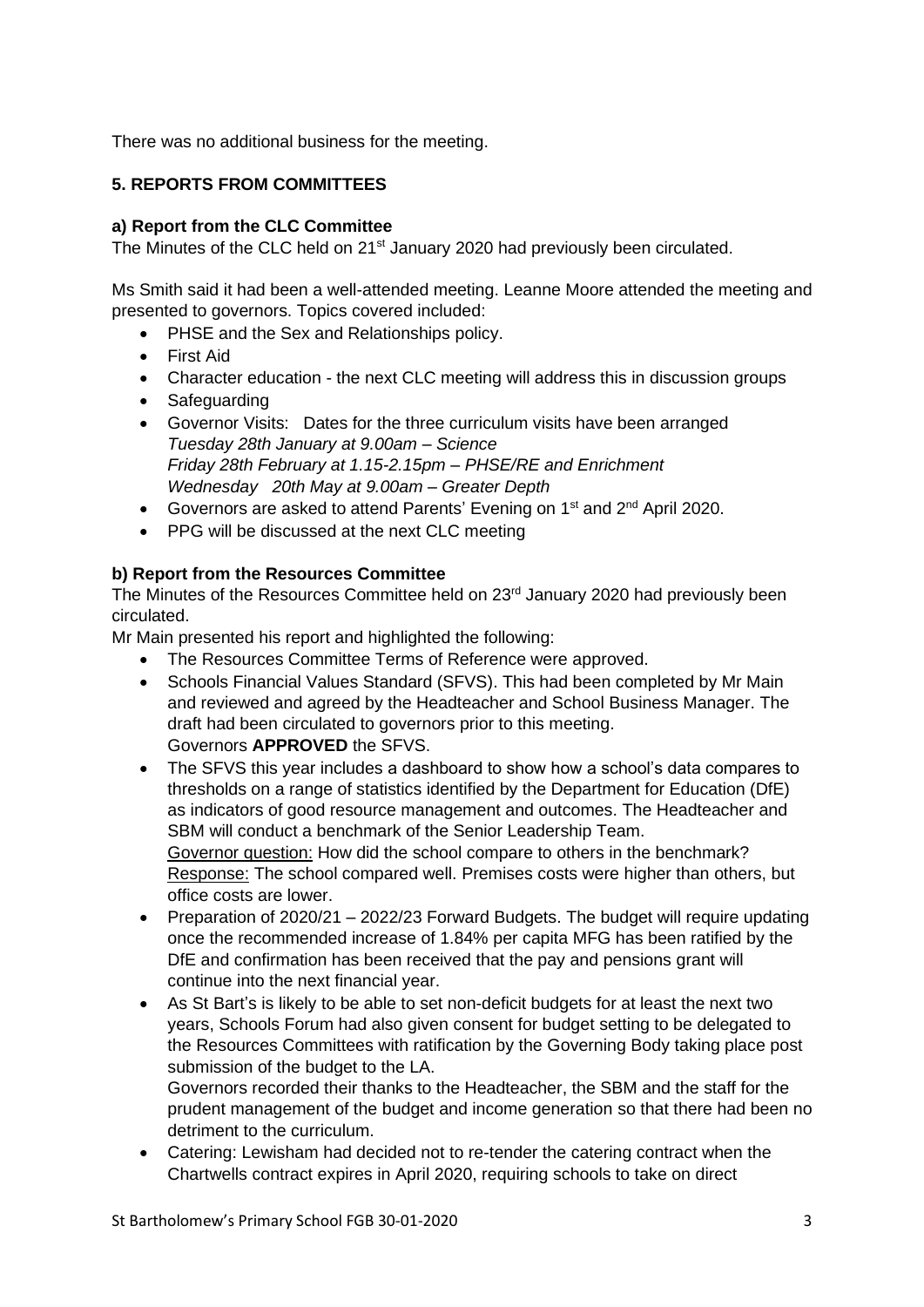employment of catering staff. This proposal was presented to Heads in October 2019 and had met with resistance from both Heads and SBMs who did not feel they had the expertise (or funding) to do this and that the timescale being proposed was too short. Lewisham's Education Catering Team (ECT) were therefore exploring the option of extending the Chartwells contract (possibly at an increased price) until either July 2020 or July 2021 (or even March 2022) while schools decided whether to sign up with the new proposal or do their own catering tender exercise, either singly or as groups of schools.

ECT agreed to send out additional information by 14/2/20 following which schools would be asked to consult their governors and make firm decisions by July 2020. Governor's question: Are school dinners different prices in different schools? Perhaps the school could join a group including secondary schools to spread the cost.

Response: School meal prices can vary and Reception and Years 1 and 2 have free school meals. A group of schools in Deptford are currently offering school meals more cheaply than at St Bart's.

• The next Resources Committee is  $10<sup>th</sup>$  March 2020 at 8 am. Mr Main invited the new governors to attend this meeting.

# **6. SCHOOL IMPROVEMENT**

### **a) Headteacher's Report**

A full Headteacher 's report will be presented to the next Governing Body meeting. The Headteacher reported that she is currently supporting another school in crisis on a Partnership School arrangement, at the request of the SDBE and with the agreement of Lewisham. This meant that she has been spending some days/half days away from St Bart's. The support is expected to continue until the summer and then become a mentoring role. She said it has been a team effort with Mr Meyer and Mr Larwood also supporting staff at the other school, and St Bart's had found it a beneficial experience particularly in giving a valuable insight into the Ofsted inspection framework. There would be some financial compensation to St Bart's which would enable the Headteacher to order resources for the school.

Governors congratulated the Headteacher, Mr Meyer and Mr Larwood for offering support to another school, and all the staff at St Bart's who had worked hard to make this possible.

### **b) Pupil Achievement and Progress**

Data had been looked at in detail during the training session prior to the Governing Body meeting.

## **c) School Improvement Plan**

The School Improvement Plan is being reviewed and will be discussed at the next Governing Body meeting.

### **d) Pupil Premium and PE Premium**

Recording of PPG and PE Premium has been updated in line with DfE format but is not yet on the school website.

Governor's question: Have PPG numbers gone up?

Response: The numbers have not gone up as parents are 'just managing'. Ms George's article will be placed in the Governors' newsletter.

## **7. FINANCIAL MANAGEMENT**

## **a) 2019/20 budget and three-year projections**

This had been reported in feedback from the Resources Committee at item 5 b)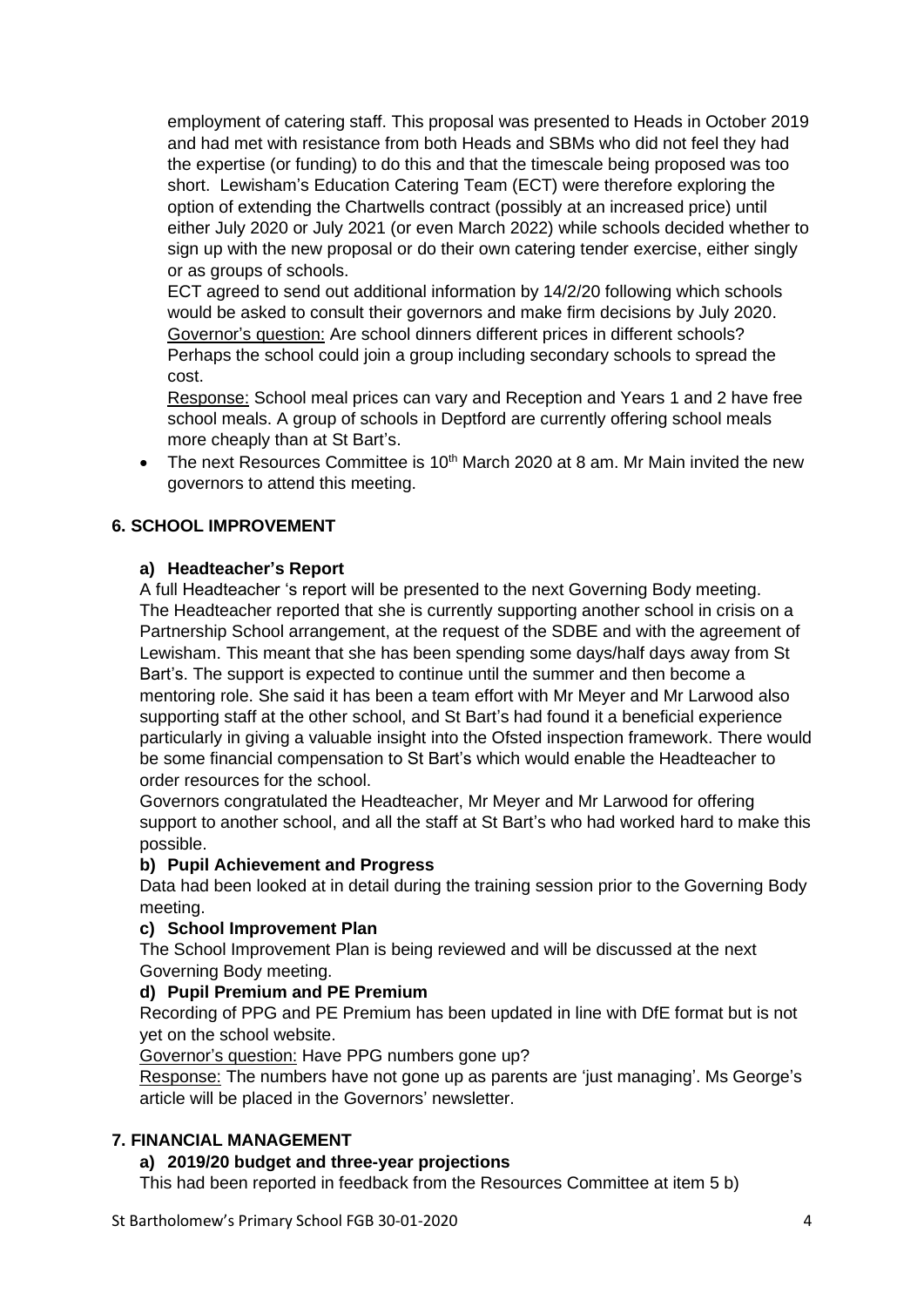### **b) SFVS**

This had been reported in feedback from the Resources Committee at item 5 b)

### **8. SAFEGUARDING AND HEALTH AND SAFETY**

### **a) Safeguarding Report**

This was reported under item 15 – Confidential business.

### **b) School Health and Safety Self-Monitoring Checklist**

Ms Smith stated that she and the SBM are completing the Health and Safety self audit to meet the 30 March 2020 deadline.

### **c) Health and Safety Report**

Ms Smith confirmed that she has completed Health and Safety training.

# **9. FRIENDS OF ST BART'S**

Ms Carlyon reported that there had been a meeting in January to discuss activities this term which might include movie nights, gardening and a disco and would be across the whole school. Christmas fund raising had raised less than in previous years, but it had been more inclusive. Nevertheless, more than £2,000 had been raised and it had been very enjoyable. There will be an Easter egg hunt during the school day which all children will take part in. Governor's questions: Governors had expressed concern in the past about whether vulnerable families were being reached.

Response: There had been a good community feel and lower prices had encouraged less well-off families to attend, but this is still a work in progress.

## **10. POLICY REVIEW**

### **a) Staff grievance policy**

Mr Roberts said that the policy was different from what he had understood from the Diocesan training which said that the Governor's Panel makes a decision and that there is an appeal mechanism. The school policy states that the Governor's decision is final. The Headteacher said she would look into any differences with the Diocesan policy.

**Action 1:** The Headteacher to clarify any differences between the school staff grievance policy and the Diocesan policy.

### **b) Review of equalities data and objectives**

Mr Meyer said that he is meeting with Ms Carlyon and Ms Johns to review the school's equalities objectives. There may be a decision to have equalities running through every policy rather than having a separate policy. Ms Johns will place the objectives in One Drive for all governors to review prior to the next Governing Body meeting when this item would be discussed.

**Action 2:** Ms Johns to place equality objectives on One Drive for governors to review prior to the next Governing Body meeting.

### **c) SEND policy**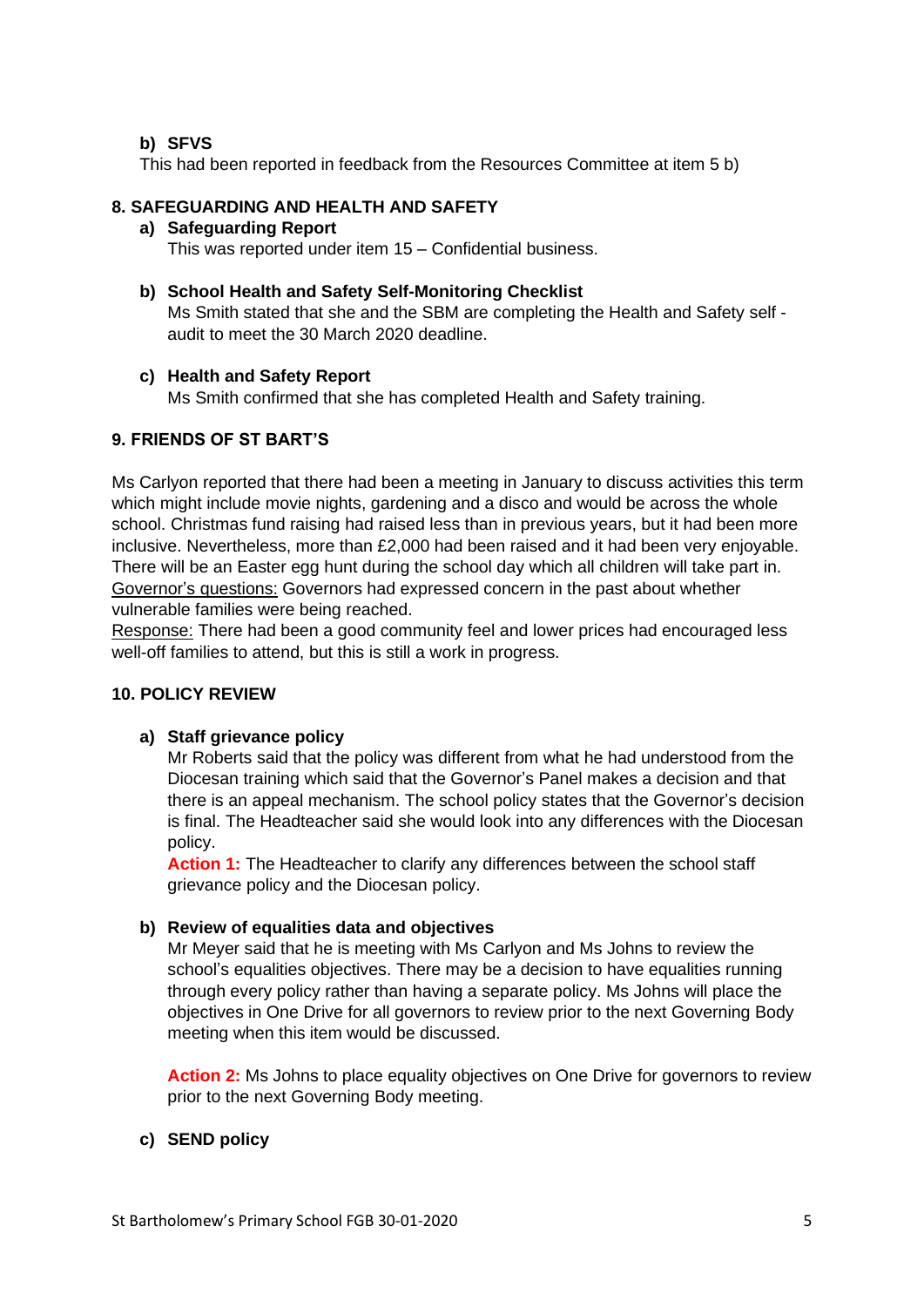The Headteacher reported that the SEND policy is on the school website in draft and would be placed on One Drive for governors to review and make any comments to the Chair by 6<sup>th</sup> February 2020.

The SEND policy would be **APPROVED** subject to any comments made.

**Action 3:** Governors to review the SEND policy and email the Chair with comments by 6<sup>th</sup> February 2020.

## **11. GOVERNORS ACTIVITIES AND TRAINING**

### **a) Visits to the School and Activities attended**

• Science morning: Eight governors attended Science morning on 28<sup>th</sup> January. The Chair said that Ms Lucas-Williams had given governors a sheet to guide them as to what the teachers and staff were doing. Ms Ejbye Ernst said it had been a very informative visit, looking at different year groups and scientific mindset, methods and skills. Ms George said that the children in all years had been very engaged. Year 1 had been spotting the odd one out and no answer was wrong. Year 2 had been capturing data on ipads and she said that learning could be felt throughout the school. The Headteacher asked governors to write up their visits for Science week on the governors visit form as it provides a good evidence base. Governors thanked Ms Lucas-Williams for facilitating a very well organised morning. Governor question: are there adequate science resources?

Response: There had been a lot of resources bought last summer and this is ongoing. Some of the additional money paid for the Headteacher's support of another school will be used to fund resources. The Headteacher said that the school is looking at participating in a steam fair.

- Ms Smith reported that she had paid an informal visit to Life Savers and Year 6 were being bankers. She said it was very positive.
- Ms Buckhurst said she had attended Eucharist and had been impressed by the way the children had behaved calmly despite being excited.
- The Chair reported a tour of EYFS and had discussed the children's learning with Mr Meyer. She had noted the children's progression since September and that they were learning through play and creativity.

## **b) Governing Body Training**

- **Safer recruitment training:** the Chair said she is up to date with this training and encouraged governors to attend the Lewisham training on 11<sup>th</sup> March 2020 or to complete the NSPCC online training.
- Mr Main said there is a budget setting training course on 25<sup>th</sup> February 2020 which would be helpful.
- The Chair said that the Modern Governor app has a lot of useful information for governors.
- The Chair said she would email the sections from the Governors' Information Pack which she felt governors should read. These included PPG, Relationships and